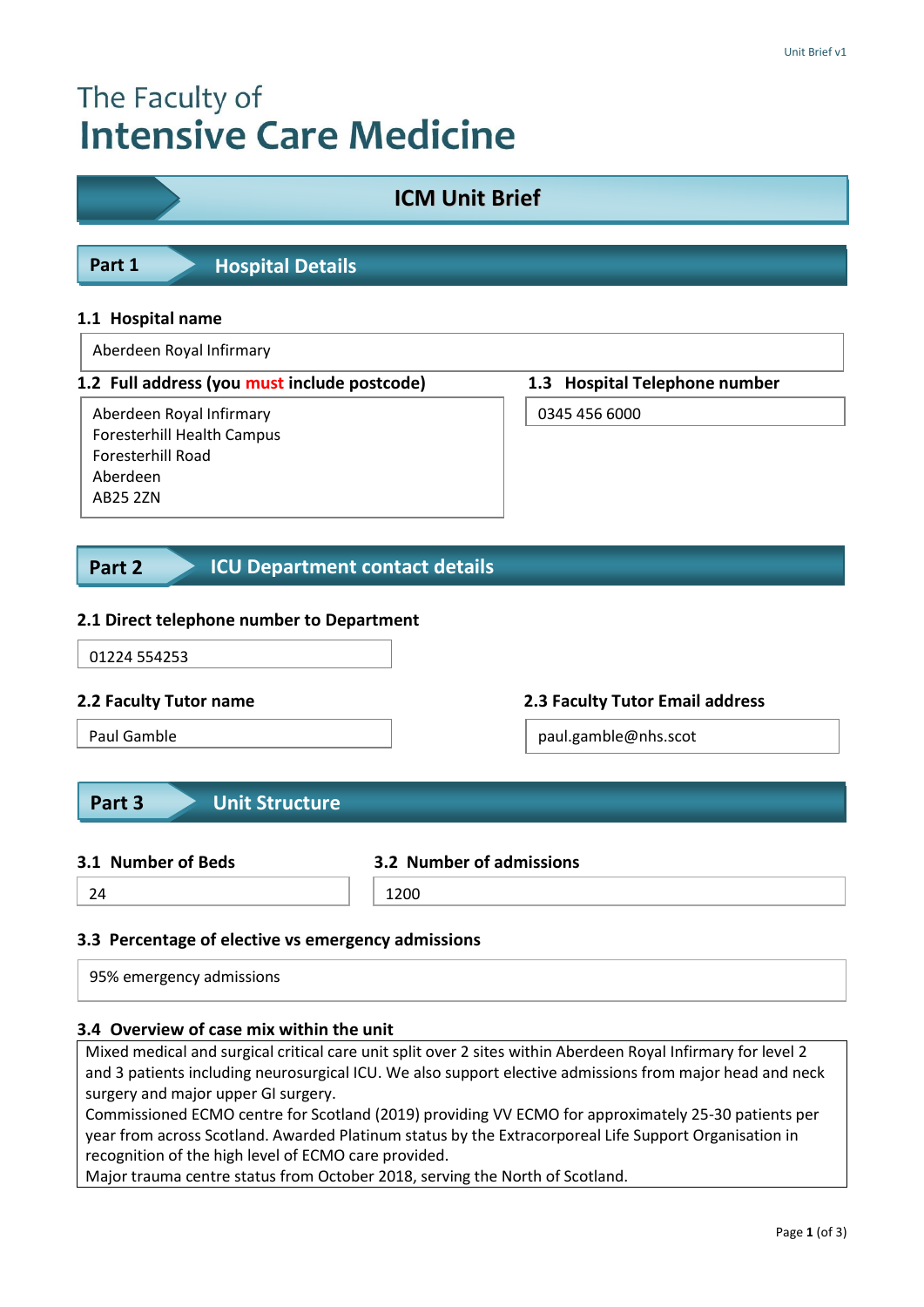# **3.5 Names of Consultants, roles and areas of interest**

| <b>Name</b>            | Role (eg clinical lead,<br>consultant)                                        | <b>Areas of Interest</b>                                          |
|------------------------|-------------------------------------------------------------------------------|-------------------------------------------------------------------|
| Lee Allen              | <b>Consultant Critical Care</b>                                               | Neuro critical care/Research/FICE<br>mentor                       |
| Roxanna Bloomfield     | Consultant Critical Care/<br>Anaesthesia/EMRS                                 | Education/transportation and<br>retrieval                         |
| Andrew Clarkin         | Consultant Critical Care/<br>Anaesthesia                                      | Clinical information system<br>management / Equipment / Echo      |
| Douglas Coventry       | Consultant Critical Care/<br>Anaesthesia                                      | Follow up clinic                                                  |
| Stephen Friar          | Consultant Critical Care/<br>Anaesthesia                                      | TPD ICM/Medical Management/<br>ECMO/Education/QI                  |
| <b>Paul Gamble</b>     | <b>Consultant Critical Care</b>                                               | Education/Renal/Clinical Lead for<br><b>Organ Donation/RA ICM</b> |
| Callum Kaye            | Consultant Critical Care/<br>Anaesthesia                                      | Research/FICE mentor                                              |
| <b>Andrew Laurie</b>   | Consultant Critical Care/<br>Anaesthesia                                      | Equipment                                                         |
| James MacBrayne        | Consultant Critical Care/<br>Anaesthesia                                      | Burns lead/FICE mentor                                            |
| Iain Macleod           | <b>Clinical Director Critical Care and</b><br><b>Consultant Critical Care</b> | ECMO/Renal/Medical<br>Management and leadership                   |
| Ian Scott              | Consultant Critical Care/<br>Anaesthesia/EMRS                                 | ECMO/Echo/retrieval                                               |
| Kevin Sim              | <b>Clinical Lead and Consultant</b><br><b>Critical Care</b>                   | <b>Medical Management /FICE</b><br>mentor                         |
| <b>Steve Stott</b>     | Associate Medical Director and<br>Consultant Critical Care/<br>Anaesthesia    | <b>Medical Management/Quality</b><br>lead/Governance/Follow-up    |
| <b>Stuart Williams</b> | Consultant in Anaesthesia/ Critical<br>Care                                   | Education/Learning from<br>excellence                             |
| <b>Graham Wilson</b>   | <b>Speciality Doctor Critical Care</b>                                        | Rota management/ FICE mentor/<br>Trauma                           |

# **3.6 Details of research projects being undertaken within the unit**

We have an active research program supported by 3 research nurses. Current studies we are involved with include: RECOVERY, STRESS-L, Genomic, ECMOCARD, REMAP-CAP, TARDIS, DAMSEL-2. We also involved in local research and work closely with the University of Aberdeen.

# **3.7 How is the unit staffed?**

Junior staff cover is in 12 hour shifts with a minimum of 5 trainees per shift including an ICU registrar. There is 24 hour consultant cover with 3 consultants per day and 1 late shift with overnight on-call. There is a large team of experience critical care nurses including ECMO specialists. We have dedicated critical care pharmacist, physiotherapy, occupational therapy and dietician